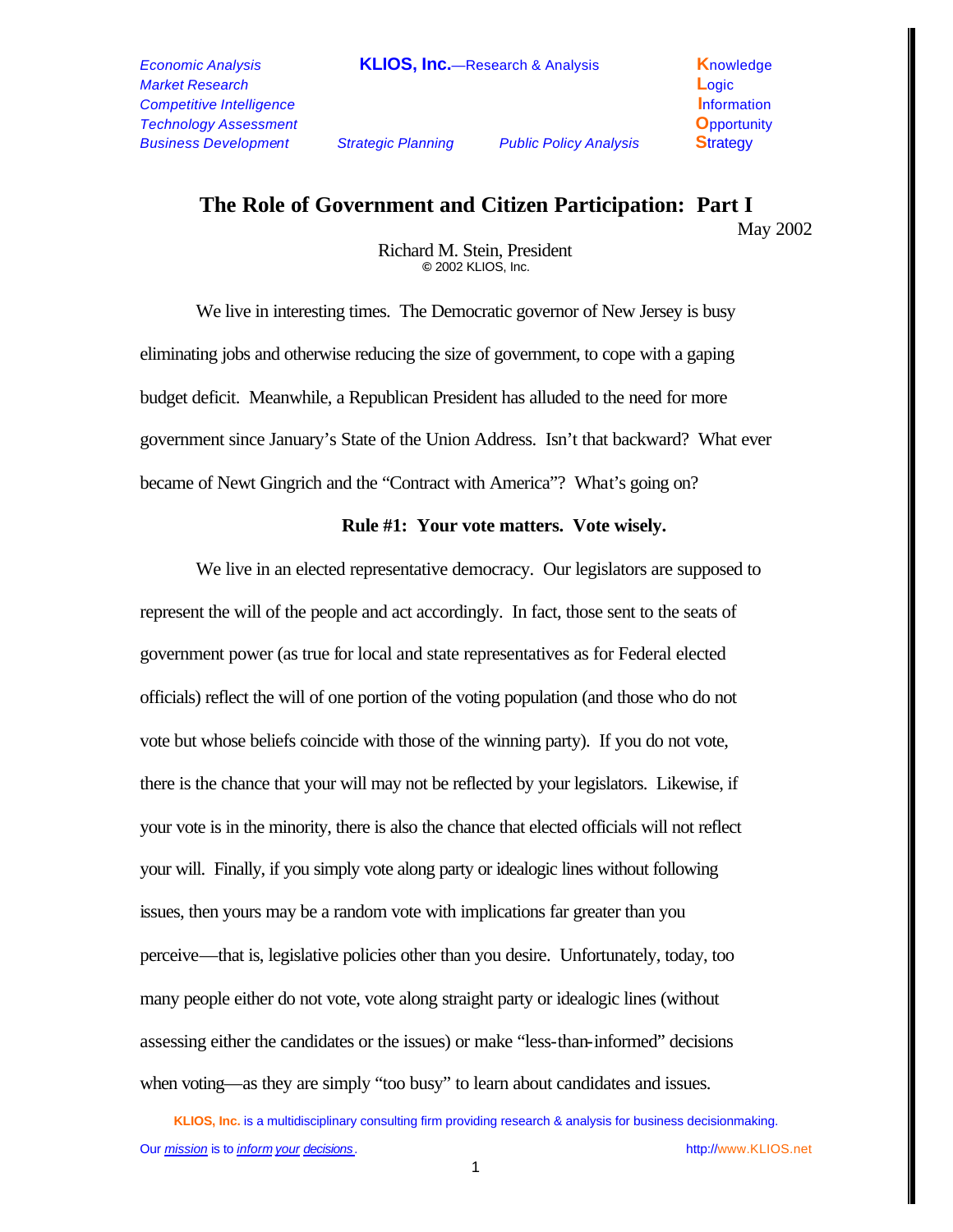## *Market Research* **L**ogic *Competitive Intelligence* **Information Information** *Technology Assessment* **O**pportunity *Business Development Strategic Planning Public Policy Analysis* **S**trategy

Don't blame government, because *they* are there as a result of *your* action—or inaction—and the activity (or inactivity) of the rest of the public that is eligible to vote. If you do not like the results of an election or the way things are going legislatively, get *more* involved. Change happens.

## **Rule #2: Government matters because of the Irreversibility Principle.**

Suppose you burn a log. For all practical purposes, the results are irreversible. Suppose that you and I burn firewood—for warmth—that we harvest from the same forest. Now, suppose that it is a particularly cold winter. We are both cold. We both need firewood. I sneak out to the forest in the middle of the night to gather as much wood as I can—because I am afraid that you, given the chance, will act just as poorly as I am acting (and barring restrictions on your actions, you might) and will sneak firewood.

Now, suppose that we are both fishermen or cattle ranchers. Once again, we use a public amenity to further our individual gain—that is, we pull fish from the very large, very public ocean or we graze our cattle in a field that neither of us owns. In either case, it is just as likely that I will misbehave as a result of my disinclination to trust you, as in the case of the firewood and the forest. That is, I will pull more fish from the sea or put more of my cattle in the field than either resource can sustain—and so will you. Together, we commit the sin of overfishing or overgrazing.

In reality, in the cases just described, the actions of participants that lead to resource depletion—either wood, fish or viable pasture land—probably do not arise from a desire to do harm to other parties. Rather, private incentives—i.e., self-interest and self-preservation—result in individual actions that are harmful to the common good.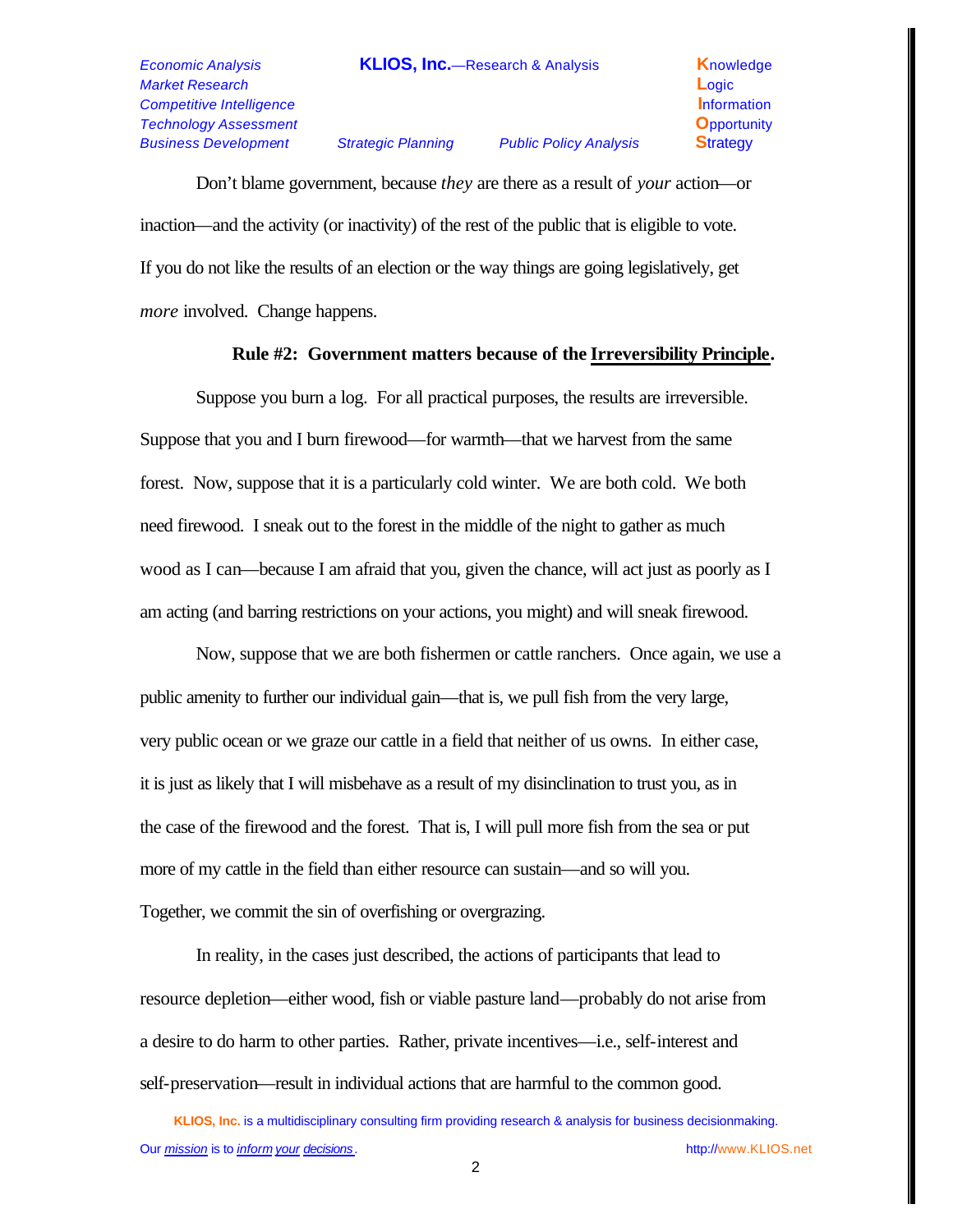*Market Research* **L**ogic *Competitive Intelligence* **Information Information** *Technology Assessment* **O**pportunity *Business Development Strategic Planning Public Policy Analysis* **S**trategy

Philosophers and economists refer to that inconsistency as the *Fallacy of Composition*, and have spent hours—and pages—discussing and dissecting it. It brings together many issues, including externalities, social costs, spillover effects and more. In 1968, Garrett Hardin eloquently examined, "The Tragedy of the Commons" (*Science*, 162: 1243-1248).

A solution to the problems of individual actions interfering with the commons and public rights is government protection of the public interest through regulation and enforcement. That does not always make everybody happy; and a vocal collection of individuals and interest groups who feel unduly set upon may argue, often quite eloquently, that their rights are being trampled. Quite so. As are the rights of every individual to do as he or she chooses without regard for the rights of every other individual. As Benjamin Franklin succinctly stated, "Your freedom to swing your fist ends where my nose begins." Perhaps, but not if the government sees it otherwise—for instance, by establishing the minimum clearance distance between noses and fists.

In many cases, regulation may be enacted to balance the rights of the individual at a point in time against the potential for irreversible harm to the collective rights of the commons—i.e., public rights—across time. Overfishing, overgrazing and overharvesting can allow an individual to usurp rights from every other individual—including future generations.

Similarly, if I am of a deviant mindset and enjoy shouting, "Fire!" in dark, crowded theaters, we all understand the need to check that individual right at the door in an effort to achieve civil society. So too, civil society requires us to consider ceding